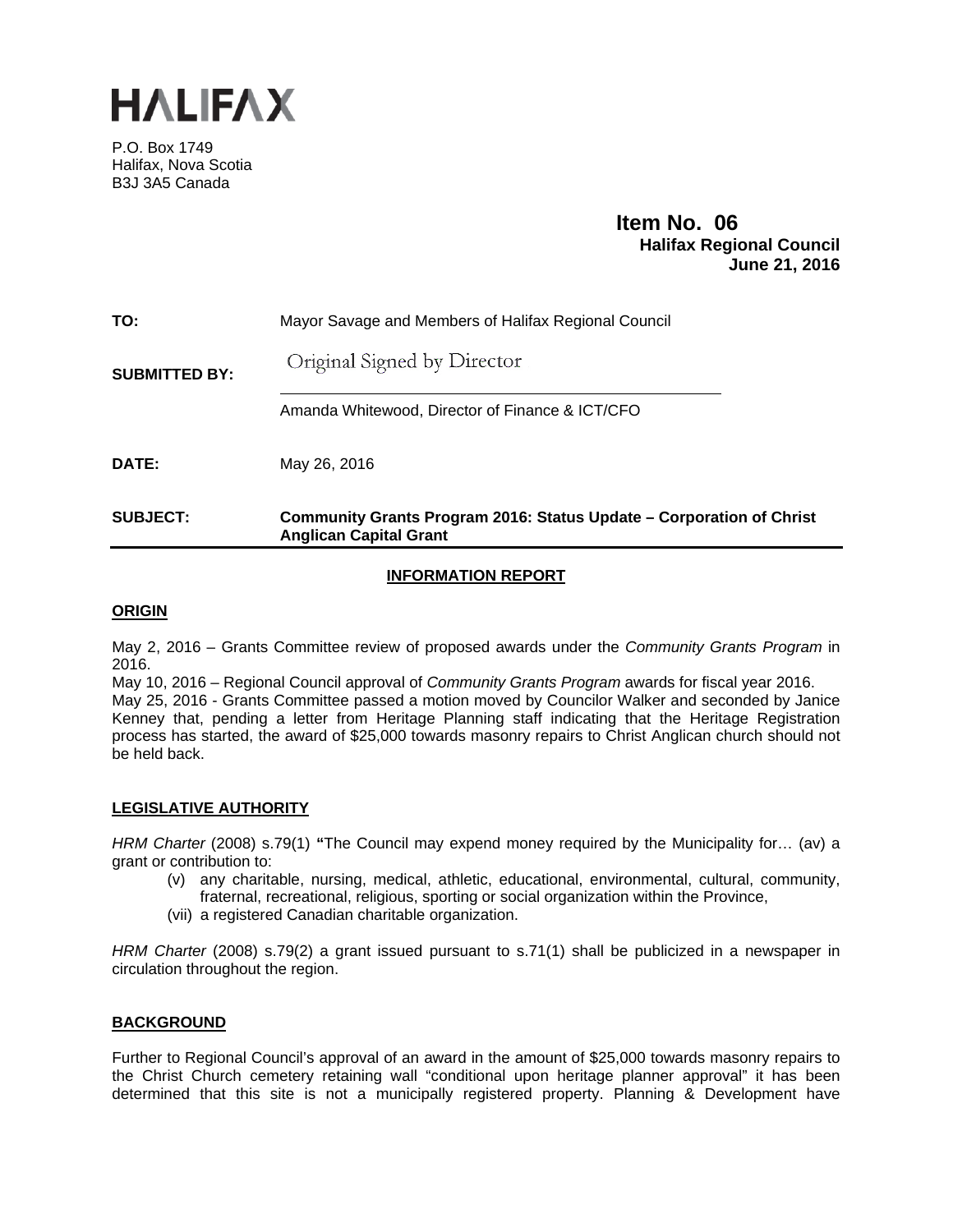acknowledged the error and are working with the property owner to complete the application process for registration as confirmed in the memorandum included as Attachment 1 of this report.

Notification to the Grants Committee is required because (i) the *Community Grants Program* does not fund cemeteries unless the subject property is a registered heritage site and (ii) the nature of the project is specific to heritage protection, restoration, or historical interpretation.

At their meeting of May 25, 2016, the Grants Committee upheld issuing the award based on an error that was beyond the applicant's immediate control, the probability of heritage registration, and the need to commence a capital project in a timely manner. The committee directed staff to secure written confirmation from Heritage Planning staff that registration as a municipal heritage site was underway and to inform Regional Council through an Information Report.

The purpose of this Information Report is to advise Regional Council of the status of the award to the Corporation of Christ Anglican. Should the Council wish to debate proceeding with the award, the Council may give notice of motion to table this Information Item for debate at a subsequent meeting of the Council.

## **DISCUSSION**

This Information Report fulfils the Grants Committee directive to staff and the applicant has been notified.

#### **FINANCIAL IMPLICATIONS**

None.

## **COMMUNITY ENGAGEMENT**

Not applicable.

## **ATTACHMENTS**

Attachment 1 - Memo to HRM Grants Committee from Planning & Development: Application for Registration as a Municipally Registered Heritage Site.

A copy of this report can be obtained online at http://www.halifax.ca/council/agendasc/cagenda.php then choose the appropriate meeting date, or by contacting the Office of the Municipal Clerk at 902.490.4210, or Fax 902.490.4208.

Report Prepared by: Peta-Jane Temple, Team Lead Grants & Contributions, Finance & ICT 902.490.5469

Report Approved by:

 $\frac{1}{2}$ Bruce Fisher, Manager Financial Policy & Planning, Finance & ICT 902.490.4493